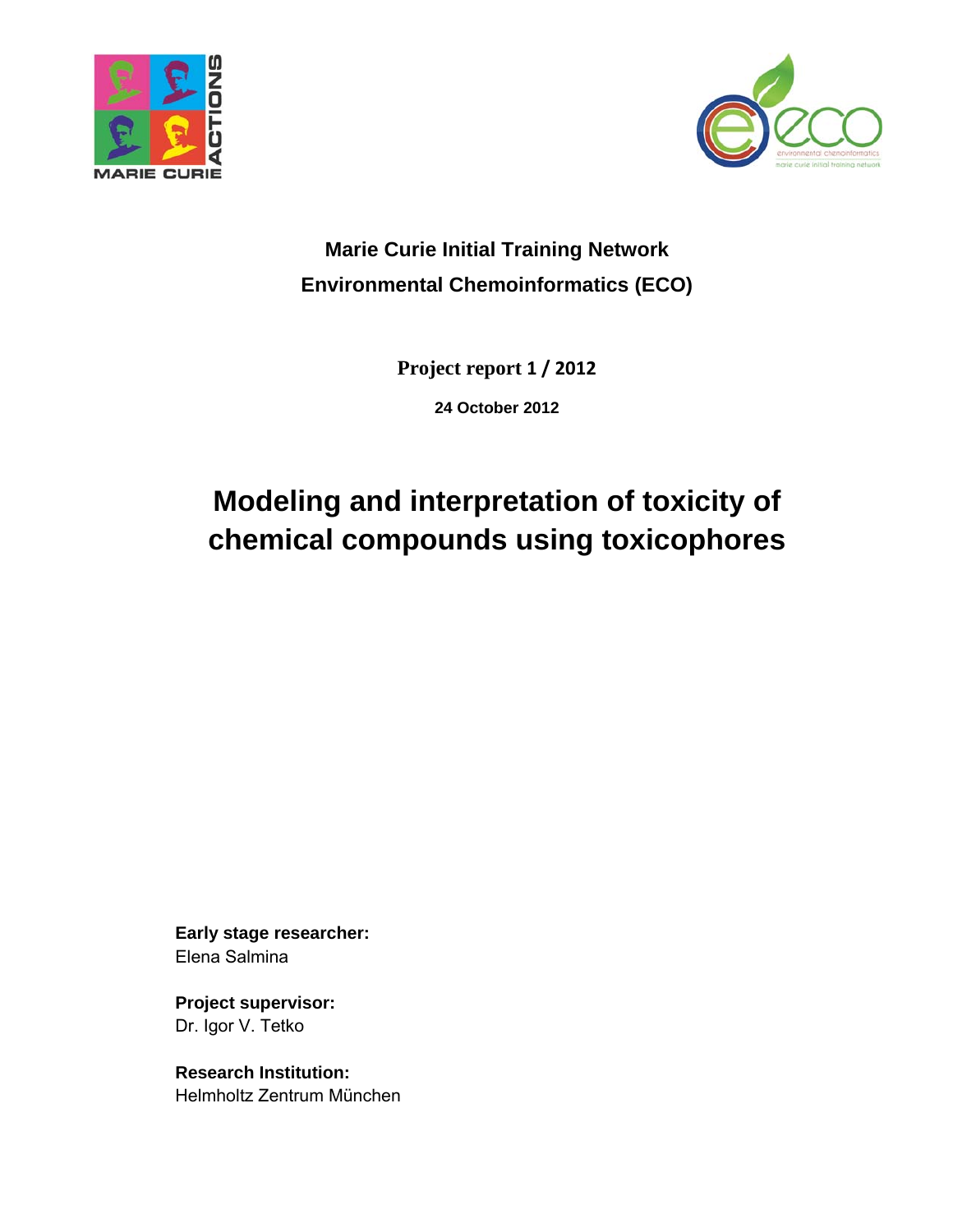## **INTRODUCTION**

Although Quantitative Structure Activity Relationship (QSAR) modeling is a powerful technique for prediction of biological activity and toxicity of chemicals, the major problem is the interpretability of such models. The models based on many powerful methods, such as neural networks or support vector machines, often use hundreds of descriptors and are particularly difficult to interpret. These models frequently raise a concern of the end-users, *i.e.* regulators, because of the inability to get a clear mechanistic interpretation of the observed structure-toxicity relationships. The lack of interpretability makes difficulty of these models to comply with the rules on the validation of models [1], can limit the use of such models for the legislative purposes.

Usage of molecular fragments that are associated with particular type of toxicity and known as "toxicophores" or "structure alerts" provides a mechanistic explanation of toxic nature of compounds and could be utilized to complement QSAR models and to help interpreting their predictions.

## **GOALS AND OBJECTIVES**

According to the above-mentioned background the research incudes two main goals:

- 1. A creation of toxicophore database (first stage of the research);
- 2. Usage of the created toxicophore database for development, interpretation and improvement QSAR-models describing toxic properties of chemicals (second stage of the research).

and the next objectives:

1. Collection of data about toxicity of chemical compounds, namely compilation of molecular fragments associated with different toxicological endpoints (structural alerts) along with data about associated biotransformations and pathways, etc.

2. Creation of "toxicophores" catalog that will serve as a guide for development and interpretation of models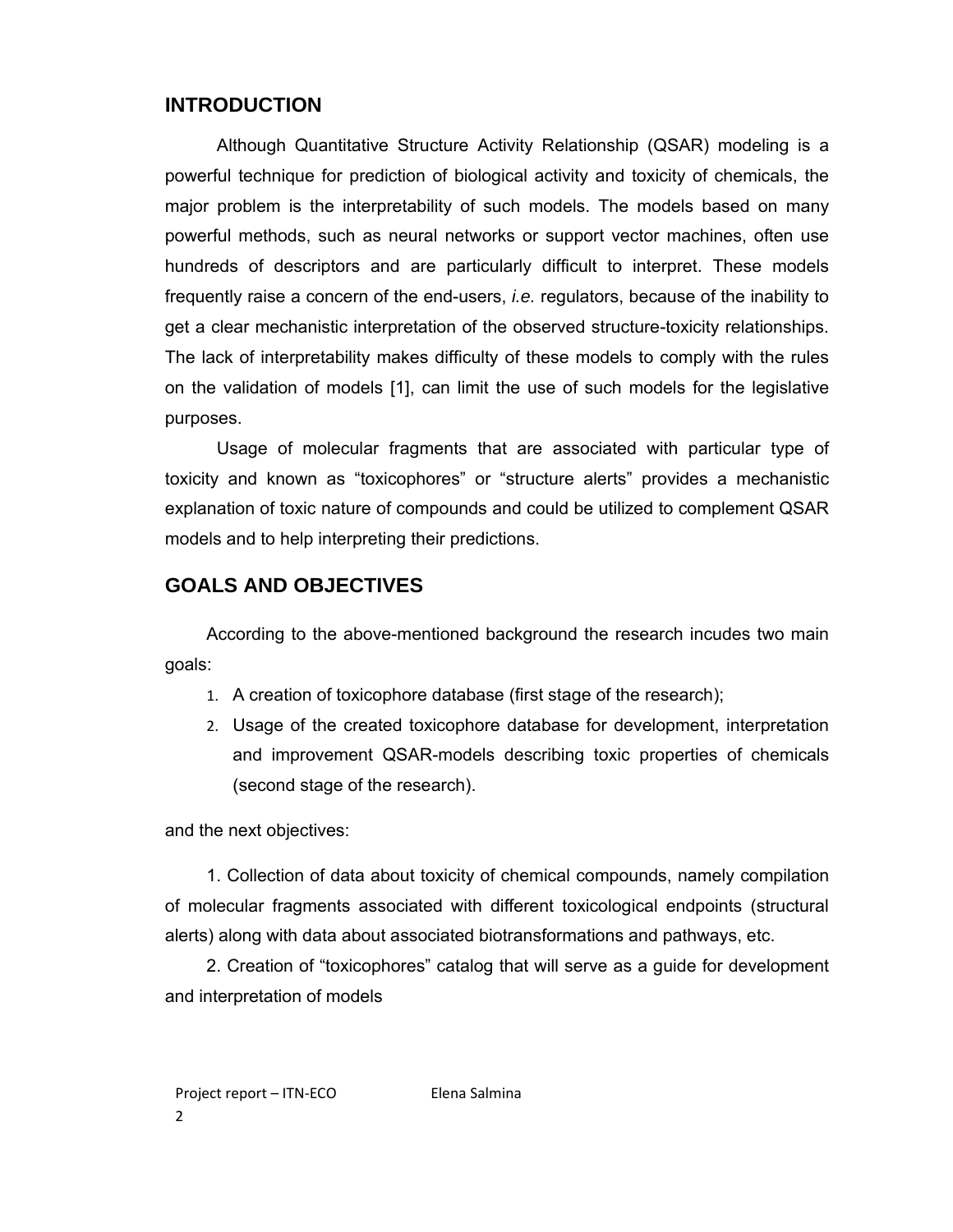3. An integration of the collected data to create QSAR models to predict toxicity of chemical compounds. Sensitivity analysis of descriptors and calculation of their relationships with chemical structure of toxicophoric fragments.

4. Validation and explanation of developed toxicity models using toxicophores.

## FIRST STAGE RESEARCH RESULTS (9<sup>th</sup> January – 9<sup>th</sup> April)

During the first stage of the research I focused on goal 1 and objectives 1-2. I studied the literature in the field of structural alert [e.g., articles 2-48]. The "evolution" of toxicophores was investigated starting from the seminal work by James and Elizabeth Miller, who highlighted the electrophilic nature of chemical carcinogenesis [2, 3]. Structural alerts associated with different toxicological endpoints, e.g. genotoxic and non-genotoxic carcinogenicity, mutagenicity, skin sensitization, acute aquatic toxicity, idiosyncratic toxicity (reactive metabolite formation) were identified and grouped according to the endpoint (Table 1).

**Table 1** 

| <b>Extracted structural alerts</b>             |                                             |                     |                     |  |
|------------------------------------------------|---------------------------------------------|---------------------|---------------------|--|
| <b>Toxicological endpoint</b>                  | Number of<br>described structural<br>alerts | <b>Publications</b> | Source of<br>alerts |  |
| Genotoxic<br>carcinogenicity /<br>mutagenicity | 117                                         | $2 - 19$            | 5, 11, 13, 17       |  |
| Non-genotoxic<br>carcinogenicity               | 5                                           | 17                  | 17                  |  |
| Skin sensitization                             | 161                                         | 20-33               | 20, 22, 25, 31      |  |
| Acute aquatic toxicity                         | 99                                          | 34-39               | 35, 36              |  |
| Idiosyncratic toxicity                         | 35                                          | 40-42               | 41, 42              |  |

The information on structural alerts was used to create a new online module to screen the toxicophores. This module, named ToxAlerts, was developed as an extension to the Online Chemical Modeling Environment system (OCHEM) (http://ochem.eu) [49]. The ToxAlerts was implemented in collaboration with the chemoinformatics research group of eADMET GmbH. Encoding of molecular fragments responsible for toxicity was implemented in SMiles ARbitrary Target Specification (SMARTS) language (http://www.daylight.com).

#### **ToxAlerts module description**

Project report – ITN-ECO Elena Salmina 3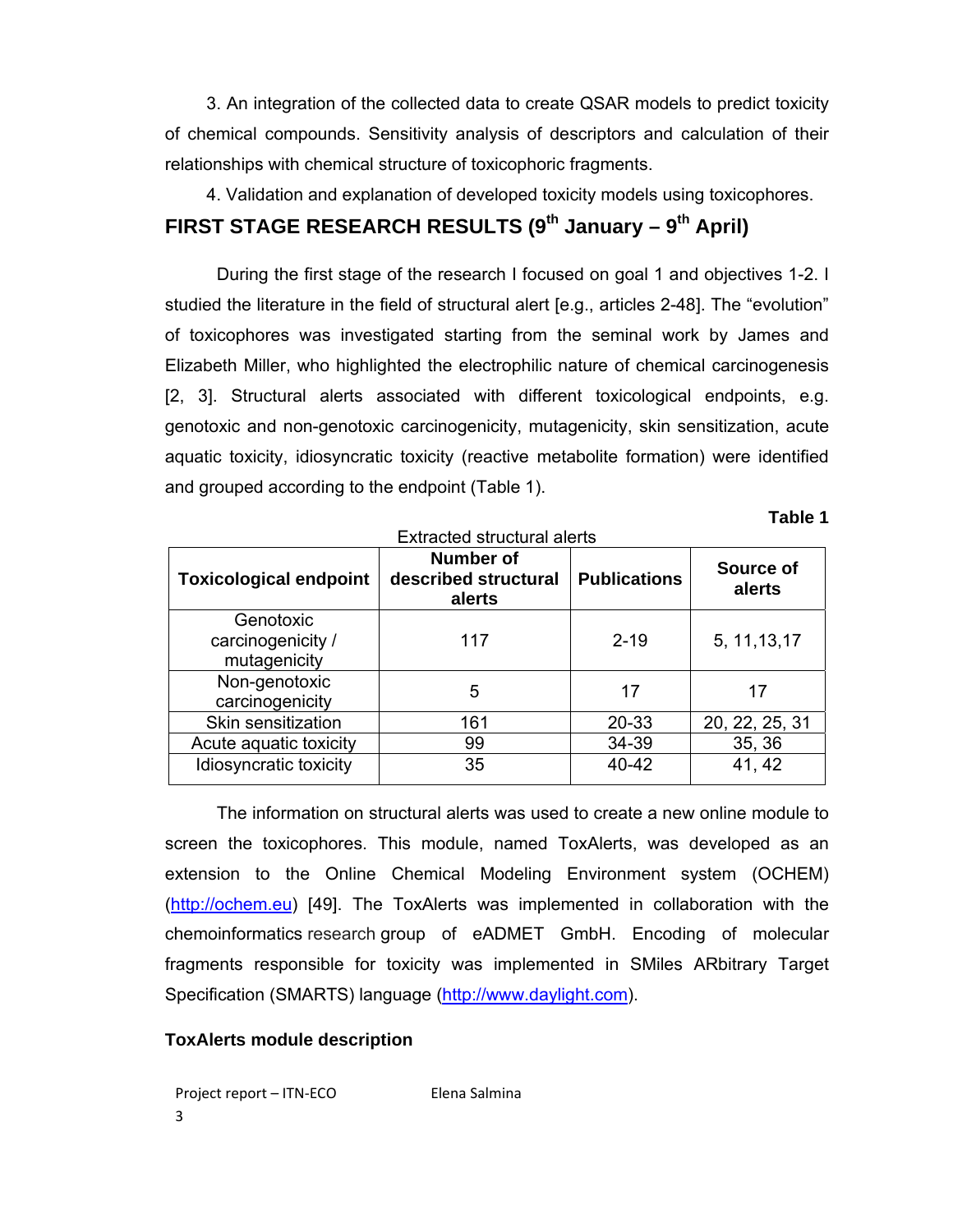ToxAlerts module consists of two main components: a database to store structural alerts for various toxicological endpoints in an organized manner and an on-line facility to screen chemical compounds against these alerts.

#### *Database structure*

The central entity in the ToxAlerts database is a structural alert, which is uniquely identified by:

- 1. A structural pattern represented by a SMARTS string;
- 2. A publication where the alert was mentioned;
- 3. A toxicological endpoint associated with this alert (*e.g.*, carcinogenicity or skin sensitization).

Additionally to this obligatory and fundamental information required for each alert, the database allows storing supplementary information, such as:

- 1. A chemical name of the alert (*e.g.*, "Acid halides", "Sulphonyl azides", *etc.*);
- 2. A visual depiction of the alert (can be uploaded in PNG format manually);
- 3. Position of the alert in the publication (page, table / figure);
- 4. Arbitrary supplementary information (*e.g.,* mechanism of action associated with the alert, information whether metabolic bioactivation is required to observe the toxic effect, *etc.*).

A schema of the database is presented in Figure 1.

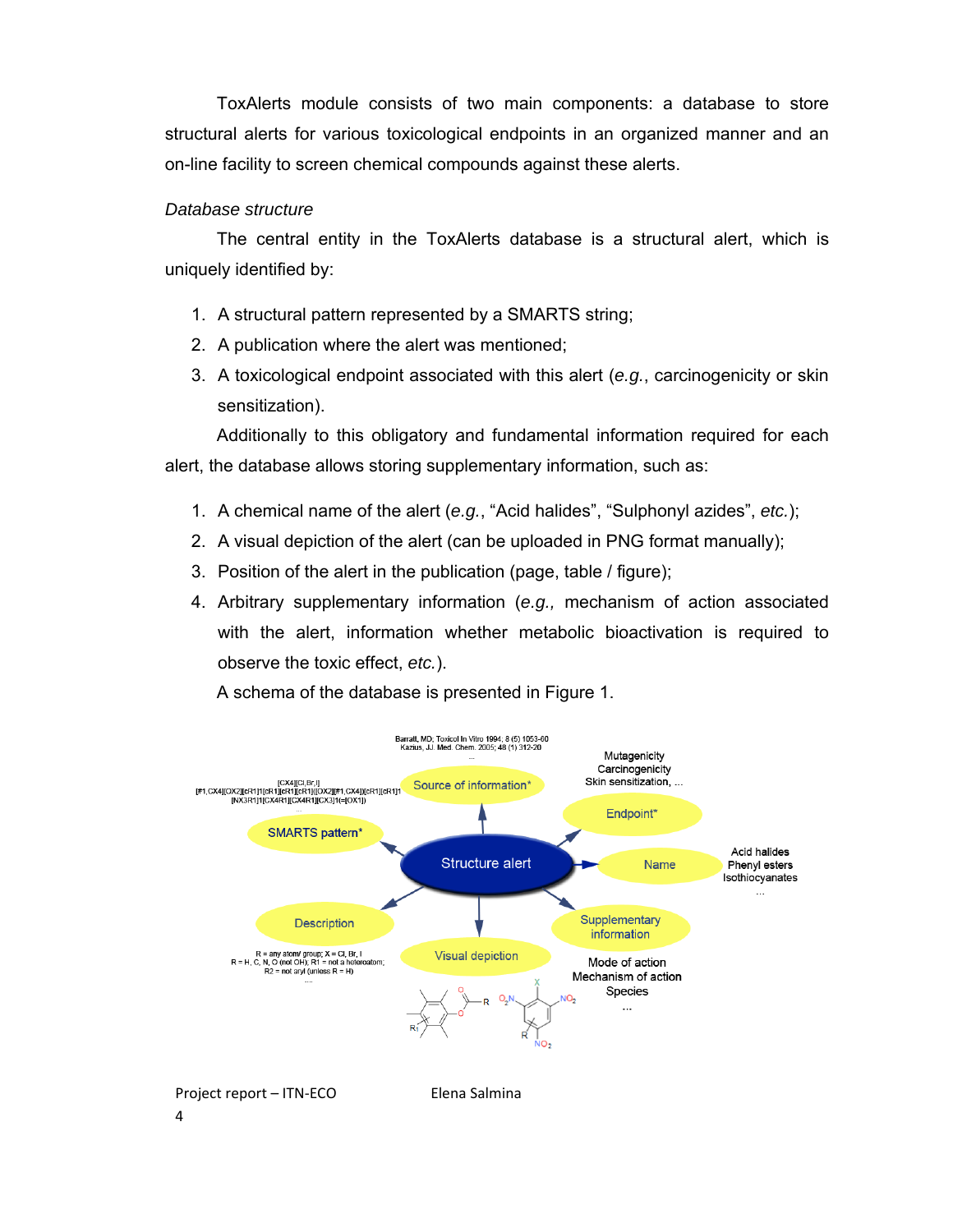**Figure 1.** A schema of the ToxAlerts database. The main features describing alerts are shown. In addition to this information, each alert has several other properties, i.e. introducer and modifier of the alert, creation and modification time, modification history, as well as visibility and user rights control inherited from the OCHEM.

#### *Screening facilities*

Structural alerts can be filtered using particular criteria (*e.g*., endpoint, publication or alert name), marked as selected and grouped into an alert set. Such alert set can be saved in a browser of alerts sets by specifying its name. The saved alert sets can be used for screening purposes.

ToxAlerts is tightly integrated into OCHEM: the platforms share the same database of users, publications and chemical compounds. Moreover, ToxAlerts promotes the same design principles: the data and alerts are contributed by users and can be freely accessed by other users. Both ToxAlerts and OCHEM strictly require all data to be complemented with the original source of information  $-$  a reference to a scientific publication where the alert was described.

Integration of ToxAlerts with OCHEM provides many benefits for the usage of this database. Firstly, the compound sets (referred to as "baskets" and "tags") prepared in the OCHEM database can be readily used for screening against toxicological alerts in ToxAlert. Secondly, the compounds filtered by alerts can be exported from the OCHEM in a wide variety of formats and/or can be used for any further research, e.g. confirmation of the potentially toxic compounds with QSAR models. Thirdly, presence or absence of particular preselected alerts can be used as molecular descriptors for the development of QSAR models.

ToxAlerts database was extended by uploading several sets of functional groups and molecular moieties (so-called "filters") used by five companies to identify unstable, toxic and reactive compounds. Description of these filters is given in Table 2.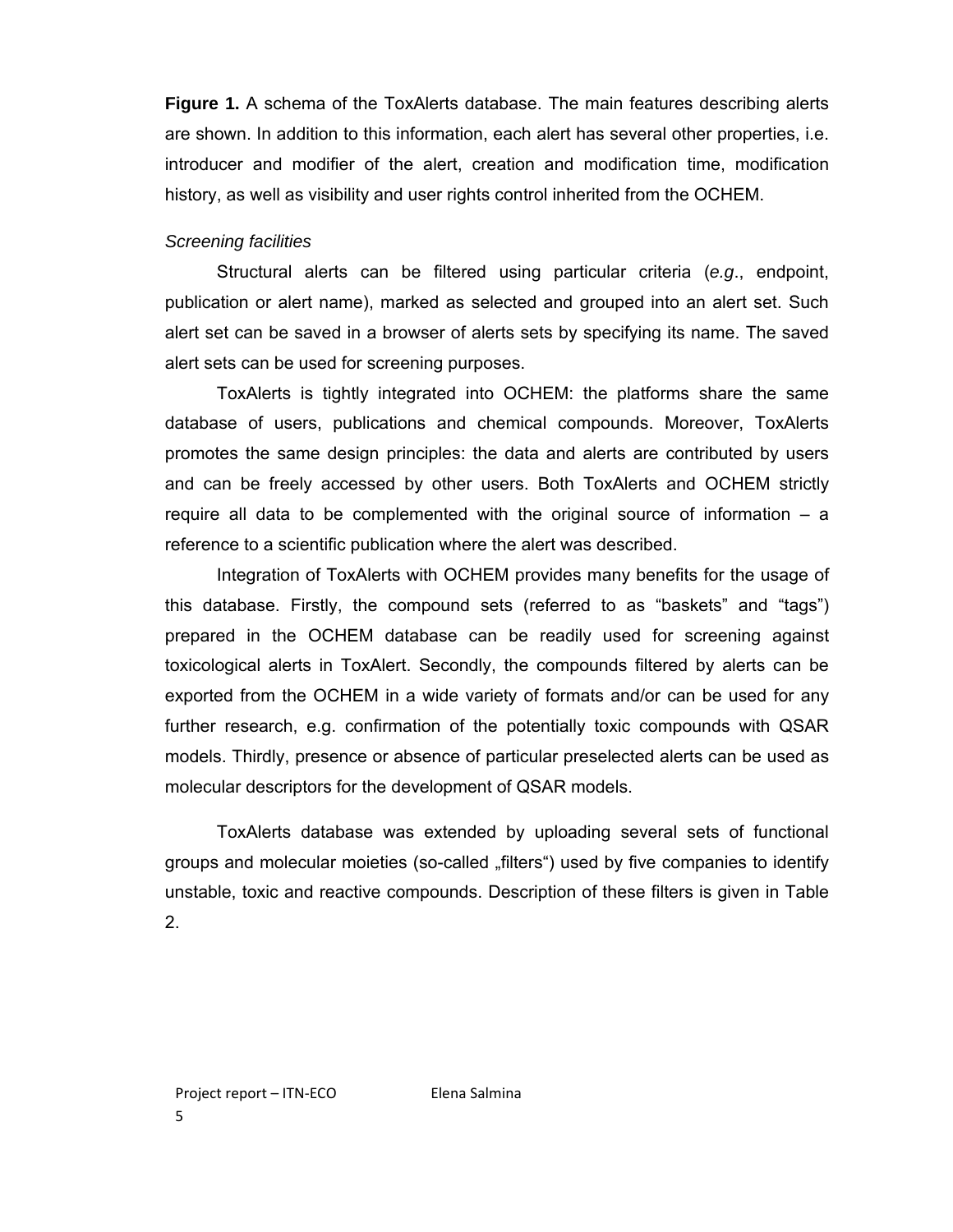#### **Table 2**

| Filters are stored in ToxAlerts system |                          |  |  |
|----------------------------------------|--------------------------|--|--|
| Company                                | <b>Number of filters</b> |  |  |
| Enamine                                |                          |  |  |
| (http://enamine.emolecules.com)        | 108                      |  |  |
| ChemDiv                                | 100                      |  |  |
| (http://eu.chemdiv.com)                |                          |  |  |
| Maybridge                              |                          |  |  |
| (http://www.maybridge.com)             | 22                       |  |  |
| LifeChemicals                          |                          |  |  |
| (http://www.lifechemicals.com)         | 72                       |  |  |
| Pfizer                                 |                          |  |  |
| (http://www.pfizer.com)                | 38                       |  |  |

The database also includes 120 alerts for electrophilic agent recognition [43]. The formation of a covalent adduct has been recently described as the molecular initiating event for toxicity endpoints [50, 51] and therefore these alerts are interesting for interpretation of toxicity of chemical compounds. In summary, during my work I collected and introduced as SMARTS data for 877 alerts collected from 17 sources.

## **MEETINGS AND CONFERENCES**

During the first stage of my project I participated and presented results of my work at:

- 1. ITN‐ECO Madrid Winter School 2012 "In vitro and in silico toxicology: Biological activity and computational rationalization"  $[27<sup>th</sup>$  February-2<sup>nd</sup> March] (INIA headquarters, Ctra. De la Coruña Km 7, E‐28040 Madrid); poster.
- 2. The Munich Life Science Symposium for Young Scientists <INTERACT-2012>  $[29<sup>th</sup> March-30<sup>th</sup> March]$  (poster abstract is represented in appendix A);
- Project report ITN-ECO Elena Salmina 3. 15th International Workshop on Quantitative Structure-Activity Relationships (QSAR 2012) in Environmental and Health Sciences [June 18-22, Tallinn, Estonia] (abstract which has been accepted for oral presentation).

6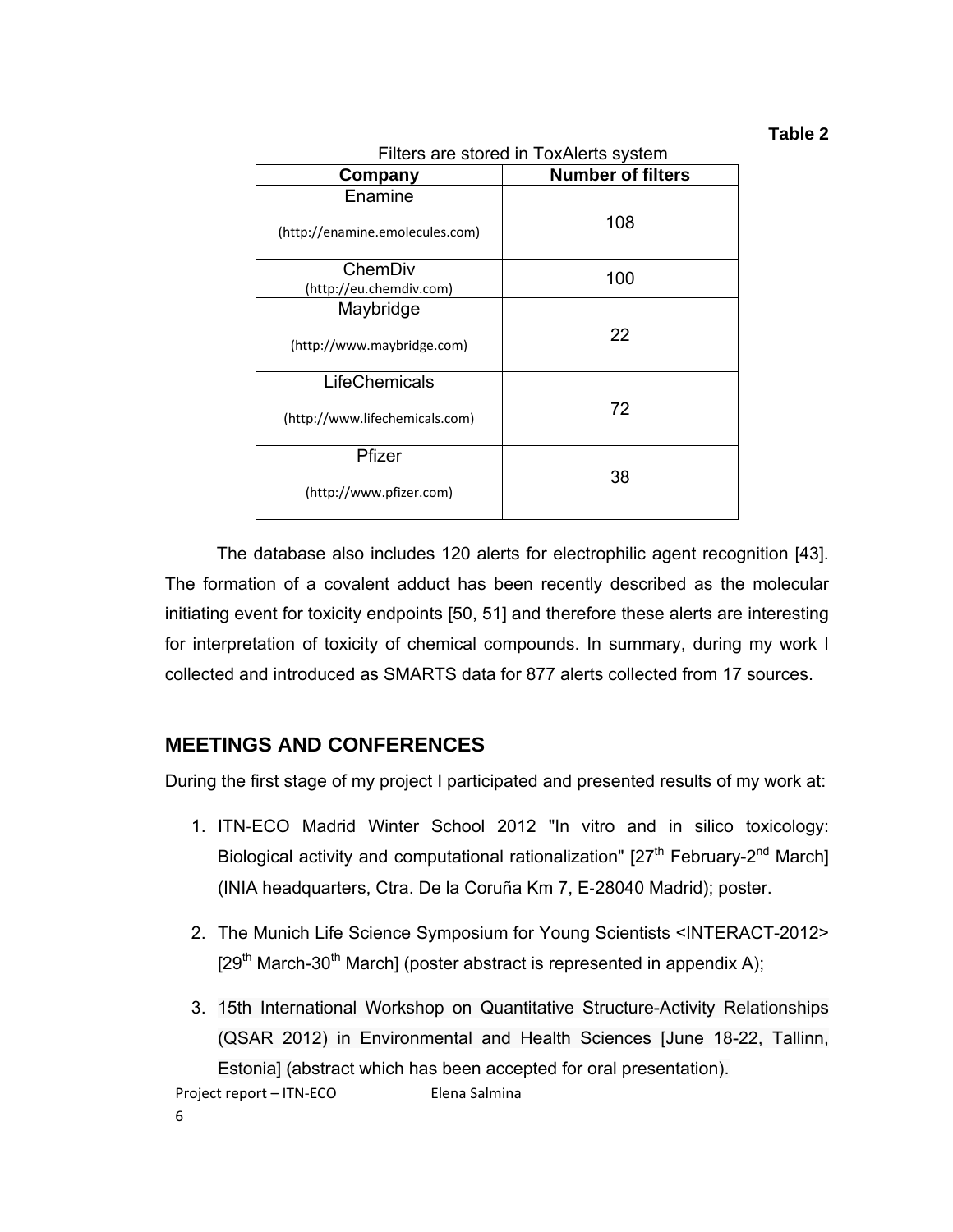## **FURTHER WORK**

The goal of the first stage of my project, a comprehensive literature review and development of the toxicophore database and collection of toxicophores, was fully achieved. During the second stage, which is planned for autumn of 2012, I will work towards application of the developed alerts database for development, interpretation and improvement QSAR-models to predict toxicity of chemicals.

## **REFERENCES:**

- 1. OECD, The report from the Expert Group on (quantitative) structure-activity relationship ([Q]SARs) on the principles for the validation of (Q)SARs. OECD Series on Testing and Assessment. *ENV/JM/MONO.* **2004**/24*,* 49.
- 2. Miller J.A., Miller EC.. Ultimate chemical carcinogens as reactive mutagenic electrophiles. In: Hiatt HH, Watson JD, Winsten JA, editors. *Origins of Human Cancer.* Cold Spring Harbor Laboratory; Huntington, NY, USA: **1977**. pp. 605-628.
- 3. Miller E.C., Miller J.A. Searches for ultimate chemical carcinogens and their reactions with cellular macromolecules. *Cancer*. **1981**, 47:2327-45.
- 4. Ashby J. Fundamental structural alerts to potential carcinogenicity or noncarcinogenicity. Environmental mutagenesis*.* **1985**, 7:919-921.
- 5. Ashby J., Tennant R.W. Chemical structure, Salmonella mutagenicity and extent of carcinogenicity as indicators of genotoxic carcinogenesis among 222 chemicals tested in rodents by the U.S. NCI/NTP. Mutat Res. **1988**, 204(1):17-115.
- 6. Tennant RW, Ashby J. Classification according to chemical structure, mutagenicity to Salmonella and level of carcinogenicity of a further 39 chemicals tested for carcinogenicity by the U.S. National Toxicology Program. Mutat Res. **1991**, 257(3):209–227.
- 7. Ashby J., Tennant R.W. Definitive relationships among chemical structure, carcinogenicity and mutagenicity for 301 chemicals tested by the U.S. NTP. *Mutat Res*. **1991**, 257(3):229-306.
- 8. Ashby J., Paton D. The influence of chemical structure on the extent and sites of carcinogenesis for 522 rodent carcinogens and 55 different human carcinogen exposures. *Mutat Res*. **1993**, 286(1):3-74.
- 9. Munro I.C., Ford R.A., Kennepohl E., Sprenger J.G. Correlation of structural class with noobserved-effect levels: A proposal for establishing a threshold of concern. *Food and Chemical Toxicology*. **1996**, 34(9):829-867.
- 10. Sawatari K, Nakanishi Y, Matsushima T. Relationships between chemical structures and mutagenicity: a preliminary survey for a database of mutagenicity test results of new work place chemicals*. Ind Health*. **2001**, 39(4):341-5.
- 11. Bailey A.B., Chanderbhan N., Collazo-Braier N., Cheeseman M.A., Twaroski M.L. The use of structure-activity relationship analysis in the food contact notification program. *Regulat Pharmacol Toxicol.* **2005**, 42:225-35.
- 12. Benigni R. Structure-activity relationship studies of chemical mutagens and carcinogens: mechanistic investigations and prediction approaches*. Chem Revs.* **2005**, 105:1767-800.
- 13. Kazius J, McGuire R, Bursi R. Derivation and validation of toxicophores for mutagenicity prediction*. J Med Chem*. **2005**, 48:312-20.

Project report – ITN-ECO Elena Salmina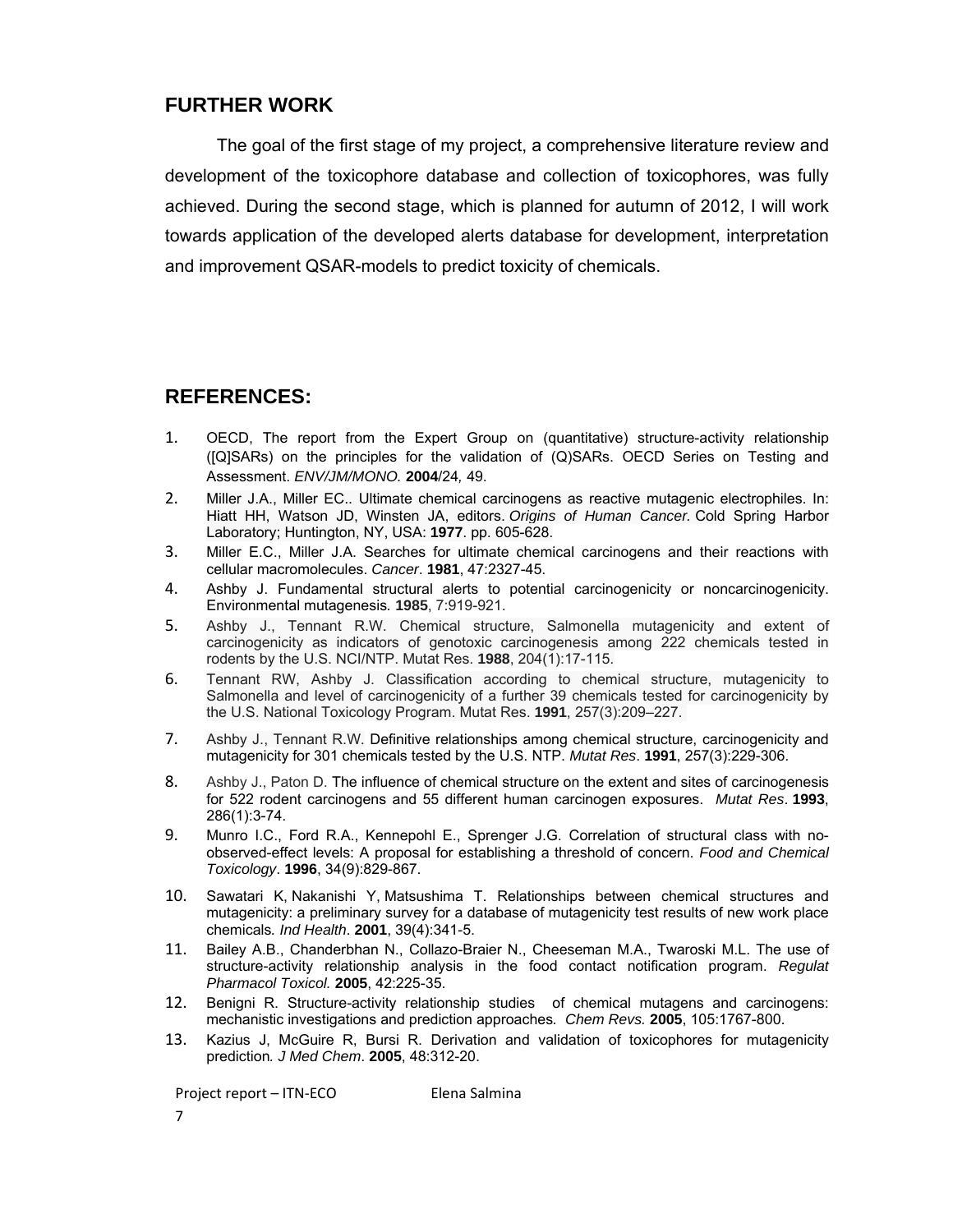- 14. Kazius J, Nijssen S, Kok J, Bäck T, Ijzerman AP. Substructure mining using elaborate chemical representation. *J Chem Inf Model*. **2006**,46(2):597-605.
- 15. Benigni R., Bossa C. Structural alerts of mutagens and carcinogens. *Current Computer-Aided Drug Design*. **2006**, 2(2), 169-176.
- 16. Benigni R, Bossa C, Netzeva T, Rodomonte A, Tsakovska I. Mechanistic QSAR of aromatic amines: new models for discriminating between homocyclic mutagens and nonmutagens, and validation of models for carcinogens. *Environ Mol Mutagen*. **2007**, 48(9):754-71.
- 17. Benigni R., Bossa C. Structure alerts for carcinogenicity, and the *Salmonella* assay system: A novel insight through the chemical relational databases technology. *Mutat Res*. **2008**, 659(3):248-261.
- 18. Enoch S.J., Cronin M.T., Ellison C.M. The use of a chemistry-based profiler for covalent DNA binding in the development of chemical categories for read-across for genotoxicity. *Altern Lab Anim.* **2011**, 39(2):131-45.
- 19. Putz M.V, Ionaşcu C., Putz A.-M., Ostafe V. Alert-QSAR. Implications for electrophilic theory of chemical carcinogenesis. *Int. J. Mol. Sci.* **2011**, *12*(8), 5098-5134.
- 20. Payne M.P., Walsh P.T. Structure-activity relationships for skin sensitization potential: development of structural alerts for use in knowledge-based toxicity prediction systems. *J Chem Inf Comput Sci*. **1994**, 34(1):154-61.
- 21. Barratt M.D., Basketter D.A., Chamberlain M., Payne M.P., Admans G.D., Langowski J.J. Development of an expert system rulebase for identifying contact allergens. *Toxicol In Vitro*. **1994**, 8(4):837-9.
- 22. Barratt M.D., Basketter D.A., Chamberlain M., Admans G.D., Langowski J.J. An expert system rulebase for identifying contact allergens. *Toxicol In Vitro*. **1994**, 8(5):1053-60.
- 23. Barratt M.D., Langowski J.J. Validation and subsequent development of the DEREK skin sensitization rulebase by analysis of the BgVV list of contact allergens. *J Chem Inf Comput Sci*. **1999**, 39(2):294-8.
- 24. Zinke S., Gerner I., Schlede E. Evaluation of a rule base for identifying contact allergens by using a regulatory database: comparison of data on chemicals notified in the European Union with "structural alerts" used in the DEREK expert system*. Altern Lab Anim*. **2002**, 30(3):285-98.
- 25. Gerner I., Barratt M.D., Zinke S., Schlegel K., Schlede E. Development and prevalidation of a list of structure-activity relationship rules to be used in expert systems for prediction of the skinsensitising properties of chemicals. *Altern Lab Anim.* **2004**, 32(5):487-509.
- 26. Gerner I., Schlegel K., Walker J.D., Hulzebos E. Use of physicochemical property limits to develop rules for identifying chemical substances with no skin irritation or corrosion potential*. QSAR & Combinatorial Science.* **2004**, 23(9): 726-733.
- 27. Hulzebos E., Walker J.D., Gerner I., Schlegel K. Use of structural alerts to develop rules for identifying chemical substances with skin irritation or skin corrosion potential. QSAR & Combinatorial Science. **2004**, 24(3): 332-342.
- 28. Gerner I., Schlegel K., Walker J.D., Hulzebos E .Use of Physicochemical Property Limits to Develop Rules for Identifying Chemical Substances with no Skin Irritation or Corrosion Potential*. QSAR & Combinatorial Science.* **2004**, 23(9): 726–733.
- 29. Walker J.D., Gerner I., Hulzebos E., Schlegel K. The Skin Irritation Corrosion Rules Estimation Tool (SICRET). QSAR & Combinatorial Science. **2005**, 24(3): 378-384.
- 30. Sabcho D. Dimitrov S.D., Low L.K., Patlewicz G.Y., Kern P.S., Dimitrova G.D., Comber M.H.I., Phillips R.D., Niemela J., Bailey P.T., Mekenyan O.G. Skin Sensitization: Modeling based on skin metabolism simulation and formation of protein conjugates**.** *Int J Toxic***. 2005,** 24: 189-204.
- 31. Enoch S.J., Madden J.C., Cronin M.T. Identification of mechanisms of toxic action for skin sensitisation using a SMARTS pattern based approach. *SAR QSAR Environ Res*. **2008**, 19(5- 6):555-78.
- 32. Schultz T.W., Rogers K., Aptula A.O. Read-across to rank skin sensitization potential: subcategories for the Michael acceptor domain. *Contact Dermatitis*. **2009**, 60(1):21-31.

Project report – ITN-ECO Elena Salmina

8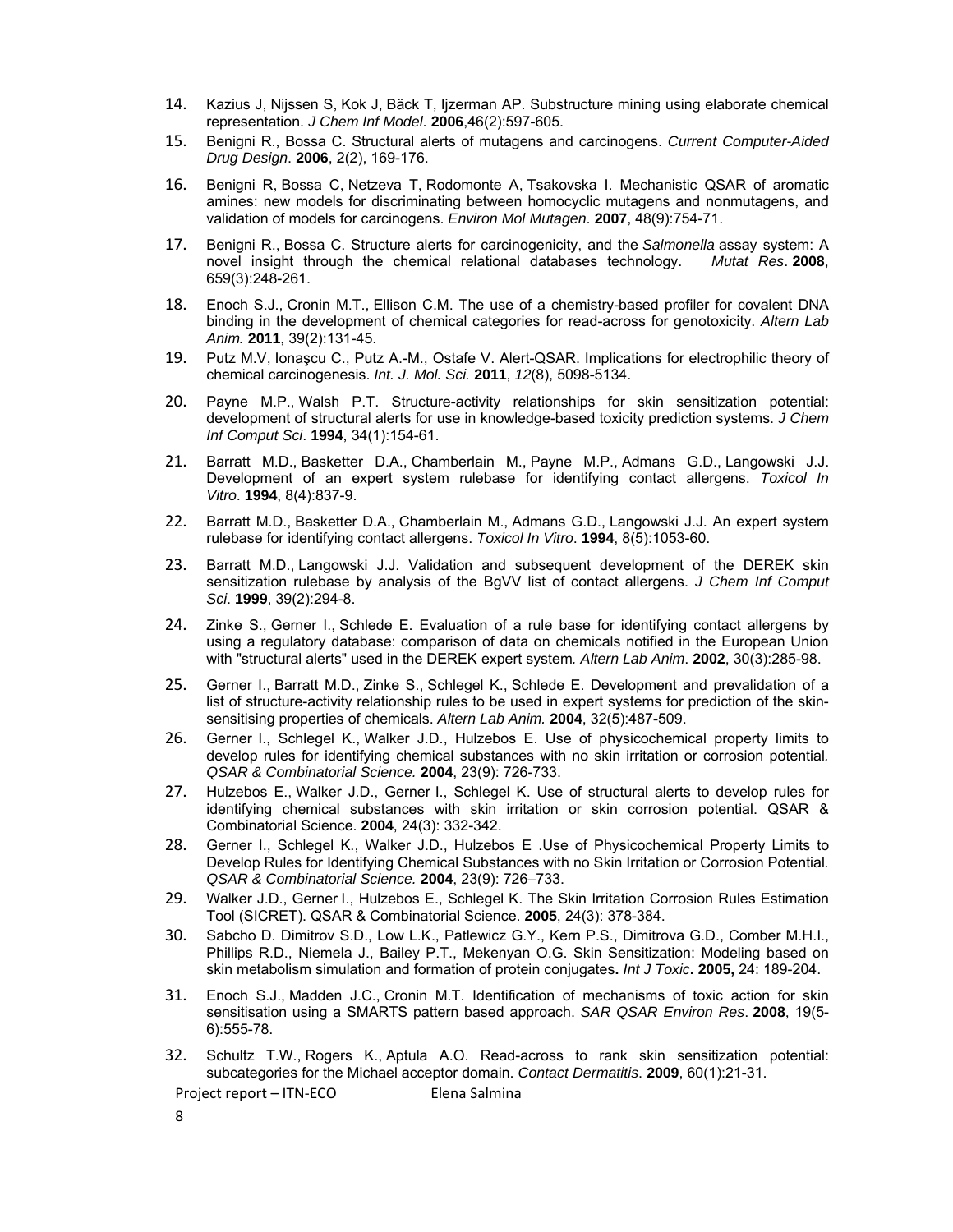- 33. Aptula A.O., Enoch S.J., Roberts D.W. Chemical mechanisms for skin sensitization by aromatic compounds with hydroxy and amino groups. *Chem Res Toxicol*. **2009**, 22(9):1541-7.
- 34. Franks N.P., Lieb W.R. Mechanisms of general anesthesia. *Environ Health Perspect*. **1990**, 87: 199–205
- 35. Hermens J.L. Electrophiles and acute toxicity to fish*. Environ Health Perspect*. **1990**, 87: 219– 225.
- 36. Verhaar H.J.M, Leeuwen C.J., Hermens J.L.M. Classifying environmental pollutants. Part 1: Structure-activity relationships for prediction of aquatic toxicity. *Chemosphere*. **1992**, 25(4):471- 491.
- 37. Christine L. Russom C.L., Bradbury S.P., Broderius S.J., Dean E. Predicting modes of toxic action from chemical structure: Acute toxicity in the fathead minnow (*Pimephales promelas*). *Environ Tox Chem*. **1997**, 16(5):948-967.
- 38. Verhaar H.J., Solbé J., Speksnijder J., Leeuwen C.J., Hermens J.L. Classifying environmental pollutants: Part 3: External validation of the classification system. *Chemosphere.* **2000**, 40(8): 875-883.
- 39. Comber M.H.I., Walker J.D., Watts C., Hermens J. Quantitative structure-activity relationships for predicting potential ecological hazard of organic chemicals for use in regulatory risk assessments. *Environ* Toxic *Chem.* **2003**, 22(3): 1822-1828.
- 40. Kalgutkar A.S., Gardner I., Obach R.S., Shaffer C.L., Callegari E., Henne K.R., Mutlib A.E., Dalvie D.K., Lee J.S., Nakai Y., O'Donnell J.P., Boer J.,Harriman S.P. A comprehensive listing of bioactivation pathways of organic functional groups. *Curr Drug Metab*. **2005**, 6(3):161- 225.
- 41. Kalgutkar A.S., Soglia J.R. Minimising the potential for metabolic activation in drug discovery. *Expert Opin Drug Metab Toxicol.* **2005**,1(1):91-142.
- 42. Stepan A.F., Walker D.P., Bauman J., Price D.A., Baillie T.A., Kalgutkar A.S., Aleo M.D. Structural alert/reactive metabolite concept as applied in medicinal chemistry to mitigate the risk of idiosyncratic drug toxicity: a perspective based on the critical examination of trends in the top 200 drugs marketed in the United States. *Chem Res Toxicol*. 2011, 24(9):1345-410.
- 43. Enoch S.J., Ellison C.M., Schultz T.W., Cronin M.T. A review of the electrophilic reaction chemistry involved in covalent protein binding relevant to toxicity. *Crit Rev Toxicol.* **2011**, 41(9):783-802.
- 44. Sanderson D.M., Earnshaw C.G. Computer prediction of possible toxic action from chemical structure; the DEREK system. Hum Exp Toxicol. **1991**, 10(4):261-73.
- 45. Ridings J.E., Barratt M.D., Cary R., Earnshaw C.G., Eggington C.E., Ellis M.K., Judson P.N., Langowski J.J., Marchant C.A., Payne M.P., Watson W.P., Yih T.D. Computer prediction of possible toxic action from chemical structure: an update on the DEREK system. *Toxicology*. **1996**, 106(1-3):267-79.
- **46.** Aptula A.O., Roberts D.W. Mechanistic applicability domains for nonanimal-based prediction of toxicological end points: general principles and application to reactive toxicity. *Chem Res Toxicol*. **2006**, 19(8):1097-105.
- 47. Roberts D.W., Patlewicz G., Dimitrov S.D., Low L.K., Aptula A.O., Kern P.S., Dimitrova G.D., Comber M.I., Phillips R.D., Niemelä J., Madsen C.,Wedebye E.B., Bailey P.T., Mekenyan O.G. TIMES-SS--a mechanistic evaluation of an external validation study using reaction chemistry principles. *Chem Res Toxicol*. **2007**, 20(9):1321-30.
- 48. Enoch S.J., Roberts D.W., Cronin M.T.D. Electrophilic reaction chemistry of low molecular weight respiratory sensitizers. *Chem Res Toxicol*. **2009**, 22, 1447–1453.
- 49. Sushko I., Pandey A., Novotarskyi S., Körner R., Rupp M., Teetz W., Brandmaier S., Abdelaziz A., Prokopenko V., Tanchuk V., Todeschini R., Varnek A., Marcou G., Ertl P., Potemkin V., Grishina M., Gasteiger J., Baskin I., Palyulin V., Radchenko E., Welsh W., Kholodovych V., Chekmarev D., Cherkasov A., Aires-de-Sousa J., Zhang Q-Y., Bender A., Nigsch F., Patiny L., Williams A., Tkachenko V., Tetko I. Online chemical modeling environment (OCHEM): web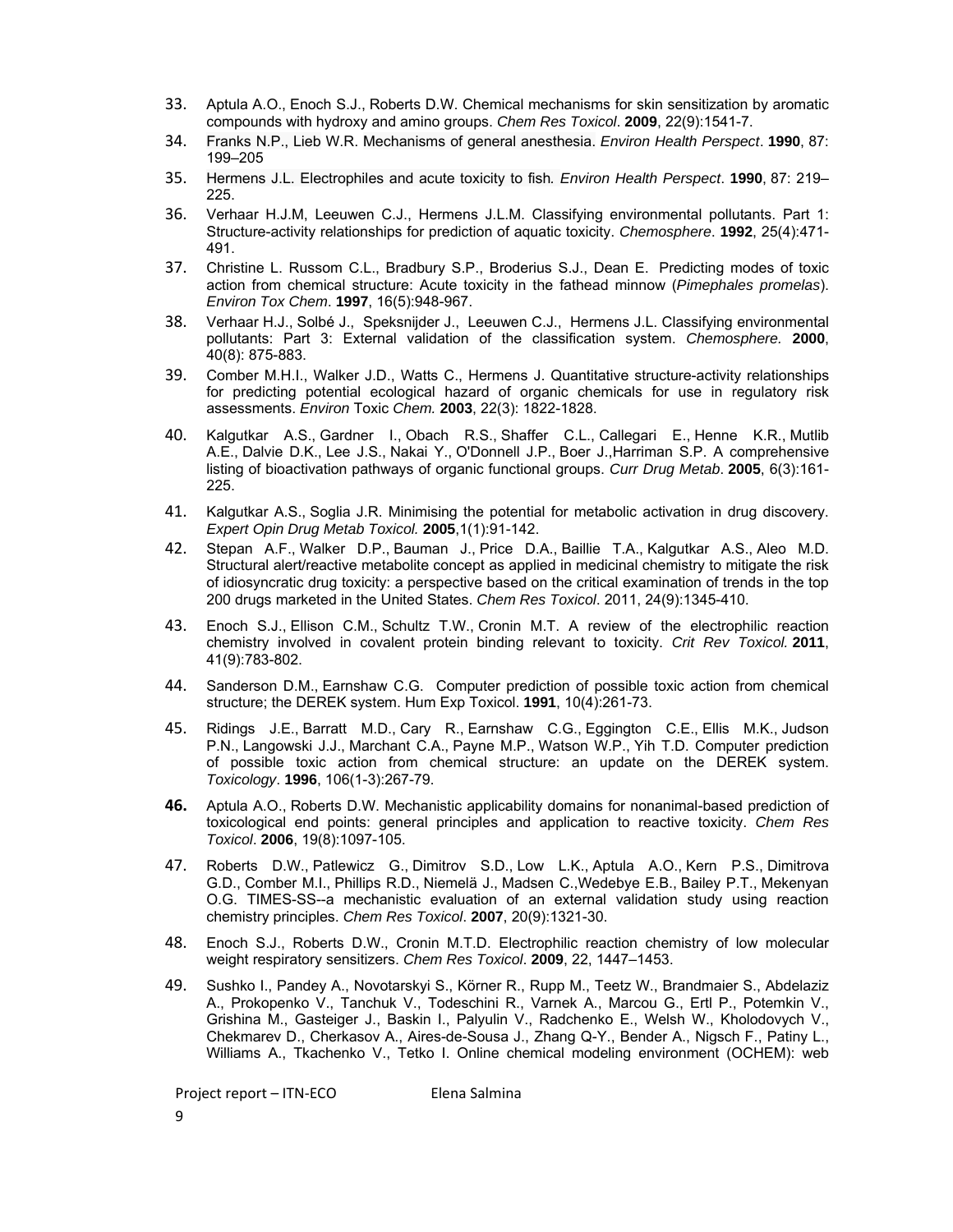platform for data storage, model development and publishing of chemical information. *J Cheminform*. **2011**, 19 (3, Suppl 1):20.

- 50. Schultz T.W., Sparfkin C.L., Aptula A.O. Reactivity-based toxicity modelling of five-membered heterocyclic compounds: application to Tetrahymena pyriformis. *SAR QSAR Environ Res.* **2010**, 21(7-8):681-91.
- 51. Schwöbel J.A., Koleva Y.K., Enoch S.J., Bajot F., Hewitt M., Madden J.C., Roberts D.W., Schultz T.W., Cronin M.T. Measurement and estimation of electrophilic reactivity for predictive toxicology. *Chem Rev*. **2011**, 111(4):2562-96.